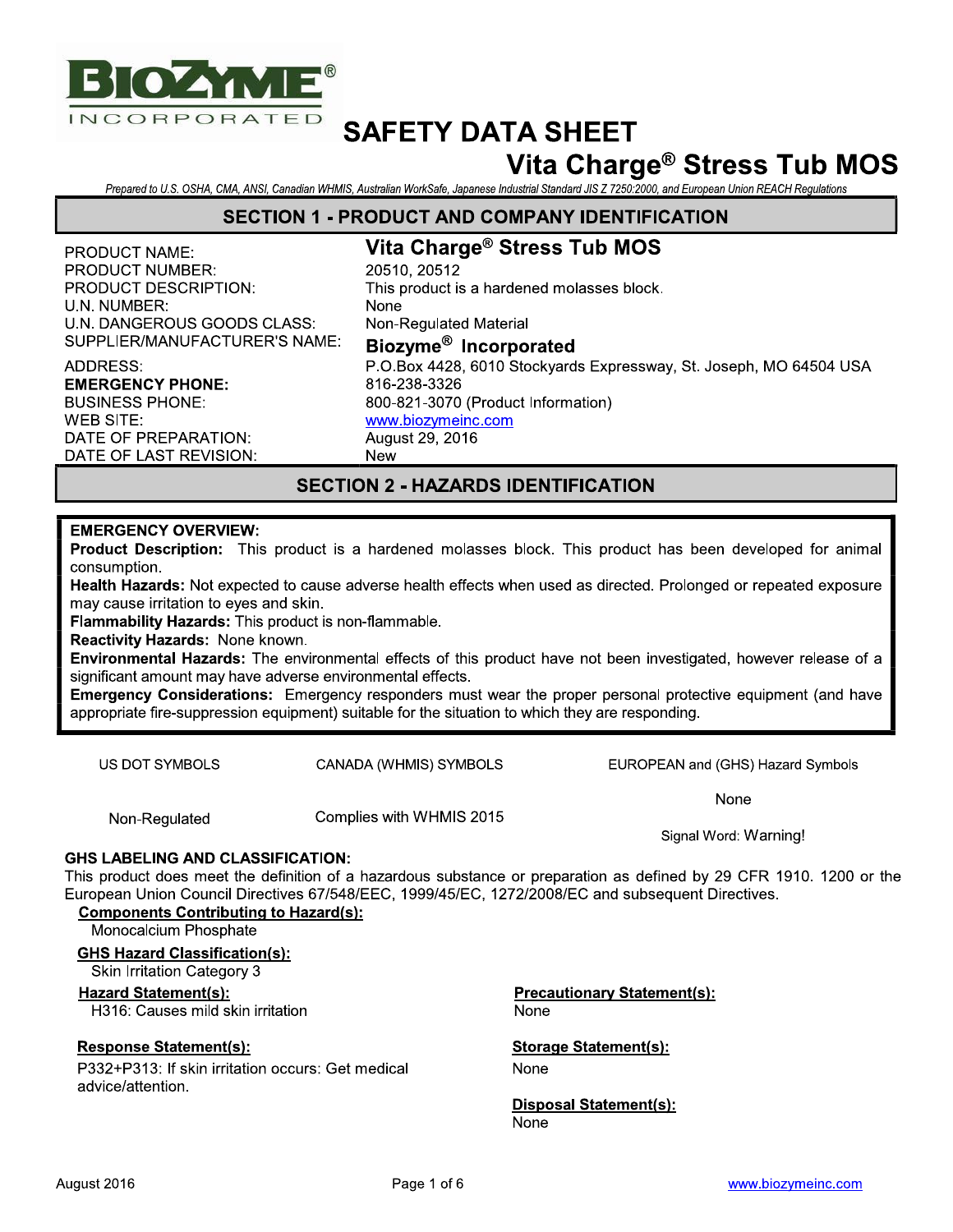

# Vita Charge® Stress Tub MOS

#### **HEALTH HAZARDS OR RISKS FROM EXPOSURE:**

ACUTE: Contact with eves may cause irritation. Prolonged or repeated exposure to skin may cause irritation. Prolonged inhalation of dust may cause upper respiratory tract irritation, headache, nausea or other discomforts. Ingestion may cause abdominal discomfort, nausea, vomiting and diarrhea.

**CHRONIC:** None known

**TARGET ORGANS:** 

ACUTE: Eye, Respiratory System, Skin

CHRONIC: None Known

#### **SECTION 3 - COMPOSITION and INFORMATION ON INGREDIENTS**

| <b>HAZARDOUS INGREDIENTS:</b>                                                                                                                                  | CAS#         | <b>EINECS#</b> | ICSC#      | WT <sub>%</sub> | <b>GHS HAZARD CLASSIFICATION</b>                                               |
|----------------------------------------------------------------------------------------------------------------------------------------------------------------|--------------|----------------|------------|-----------------|--------------------------------------------------------------------------------|
| Beet Molasses Tub                                                                                                                                              | 68476-78-8   | 270-698-1      | Not Listed | <65%            | <b>HAZARD CLASSIFICATION: None</b>                                             |
| Soybean meal                                                                                                                                                   | 68308-36-1   | 269-648-1      | Not Listed | < 11%           | <b>HAZARD CLASSIFICATION: None</b>                                             |
| Corn Gluten Meal                                                                                                                                               | 66071-96-3   | 266-116-0      | Not Listed | $< 8\%$         | <b>HAZARD CLASSIFICATION: None</b>                                             |
| Calcium Carbonate                                                                                                                                              | 471-34-1     | 207-439-9      | Not Listed | $<7\%$          | <b>HAZARD CLASSIFICATION: None</b>                                             |
| Vegetable Oil                                                                                                                                                  | 68956-88-3   | Not Listed     | Not Listed | $<$ 4%          | HAZARD CLASSIFICATION: None                                                    |
| Bio-Mos                                                                                                                                                        | Mixture      | Not Listed     | Not Listed | $<$ 3%          | <b>HAZARD CLASSIFICATION: None</b>                                             |
| Amaferm                                                                                                                                                        | Not Assigned | Not Listed     | Not Listed | $2\%$           | HAZARD CLASSIFICATION: None                                                    |
| Monocalcium Phosphate                                                                                                                                          | 10031-30-8   | Not Listed     | Not Listed | $2\%$           | CLASSIFICATION:<br>Irritation<br>Skin<br>HAZARD<br>Cat 2, Eye Irritation Cat 2 |
| Wheat Middlings                                                                                                                                                | Not Assigned | Not Listed     | Not Listed | $< 2\%$         | <b>HAZARD CLASSIFICATION: None</b>                                             |
| Balance of other ingredients are non-hazardous or less than 1% in concentration (or 0.1% for<br>carcinogens, reproductive toxins, or respiratory sensitizers). |              |                |            |                 |                                                                                |

ALL WHMIS required information is included in appropriate sections based on the ANSI Z400.1-2010 format. This product has been classified NOTE: in accordance with the hazard criteria of the CPR and the SDS contains all the information required by the CPR, EU Directives and the Japanese Industrial Standard JIS Z 7250: 2000.

#### **SECTION 4 - FIRST-AID MEASURES**

- EYE CONTACT: If product enters the eyes, open eyes while under gentle running water for at least 15 minutes. Seek medical attention if irritation develops.
- SKIN CONTACT: Wash skin thoroughly after handling. Seek medical attention if irritation develops and persists. Remove contaminated clothing. Launder contaminated clothing before re-use.
- INHALATION: If breathing becomes difficult, remove victim to fresh air. If necessary, use artificial respiration to support vital functions. Seek medical attention if breathing difficulty continues.
- INGESTION: If product is swallowed, call physician or poison control center for most current information. If professional advice is not available, do not induce vomiting. Never induce vomiting or give diluents (milk or water) to someone who is unconscious, having convulsions, or who cannot swallow. Seek medical advice. Take a copy of the label and/or SDS with the victim to the health professional.
- MEDICAL CONDITIONS AGGRAVATED BY EXPOSURE: Pre-existing respiratory system problems may be aggravated by exposure to this product.

RECOMMENDATIONS TO PHYSICIANS: Treat symptoms and reduce over-exposure.

| <b>SECTION 5 - FIRE-FIGHTING MEASURES</b>          |                                                                   |  |  |  |  |
|----------------------------------------------------|-------------------------------------------------------------------|--|--|--|--|
| <b>FLASH POINT:</b>                                | Non-Flammable                                                     |  |  |  |  |
| <b>AUTOIGNITION TEMPERATURE:</b>                   | Not Established                                                   |  |  |  |  |
| <b>FLAMMABLE LIMITS (in air by volume, %):</b>     | Not Established<br><b>Not</b><br>Upper<br>Lower                   |  |  |  |  |
|                                                    | Established<br>$(LEL)$ :<br><u>(UEL):</u>                         |  |  |  |  |
| <b>FIRE EXTINGUISHING MATERIALS:</b>               | Carbon dioxide, foam, dry chemical, halon, water spray, dry sand, |  |  |  |  |
|                                                    | limestone powder.                                                 |  |  |  |  |
| UNUSUAL FIRE AND EXPLOSION HAZARDS:                | Extreme dust conditions can result in dust explosion              |  |  |  |  |
| <b>Explosion Sensitivity to Mechanical Impact:</b> | Not Sensitive.                                                    |  |  |  |  |
| $\Lambda$ uquot 2016                               | $D_{200}$ $\Omega_{\rm eff}$ $\Omega$<br>usus biorumoine com      |  |  |  |  |

Page 2 of 6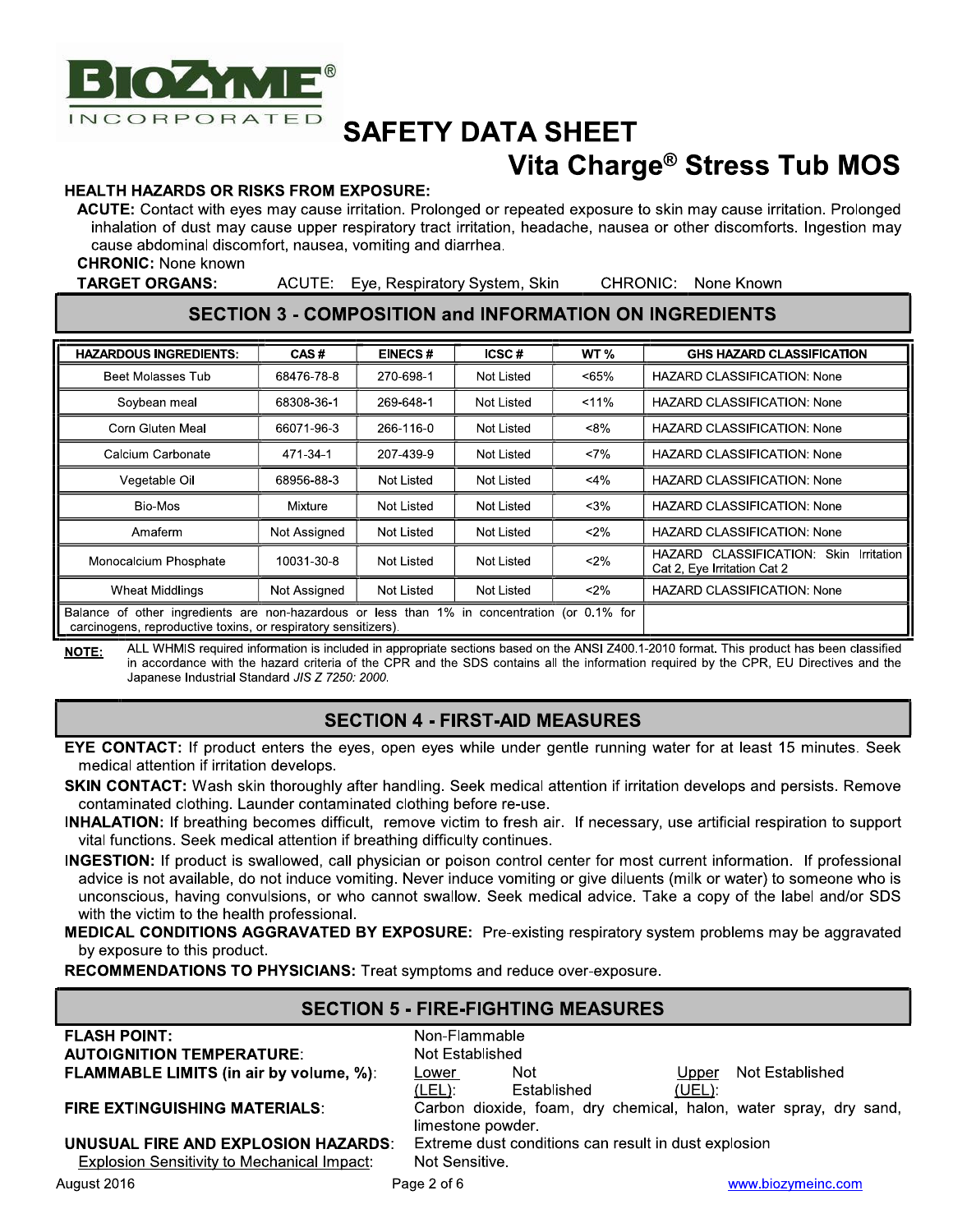

# Vita Charge® Stress Tub MOS

**Explosion Sensitivity to Static Discharge: SPECIAL FIRE-FIGHTING PROCEDURES:**  Not Sensitive

Incipient fire responders should wear eye protection. Structural firefighters must wear Self-Contained Breathing Apparatus and full protective equipment. Isolate materials not yet involved in the fire and protect personnel. Move containers from fire area if this can be done without risk; otherwise, cool with carefully applied water spray. If possible, prevent runoff water from entering storm drains, bodies of water, or other environmentally sensitive areas.

#### **SECTION 6 - ACCIDENTAL RELEASE MEASURES**

**SPILL AND LEAK RESPONSE:** Personnel should be trained for spill response operations.

SPILLS: Contain spill if safe to do so. Sweep or vacuum up and place in an appropriate closed container. Clean up residual material by washing area with water and detergent. Dike or retain dilution water or water from firefighting for later disposal. Dispose of in accordance with applicable Federal, State, and local procedures (see Section 13, Disposal Considerations).

#### **SECTION 7 - HANDLING and STORAGE**

**WORK PRACTICES AND HYGIENE PRACTICES:** As with all chemicals, avoid getting this product ON YOU or IN YOU. Wash thoroughly after handling this product. Do not eat, drink, smoke, or apply cosmetics while handling this product. Avoid breathing dusts generated by this product. Use in a well-ventilated location. Remove contaminated clothing immediately.

**STORAGE AND HANDLING PRACTICES:** Keep the container tightly closed and in a cool, well ventilated place. Avoid freezing or excessive heat.

#### **SECTION 8 - EXPOSURE CONTROLS - PERSONAL PROTECTION**

#### **EXPOSURE LIMITS/GUIDELINES:**

PARTICULATES NOT OTHERWISE REGULATED RESPIRABLE FRACTION

**TWA STEL OSHA** 5 mg/cu m

PARTICULATES NOT OTHERWISE REGULATED TOTAL DUST

**TWA STEL** 

**OSHA** 15 mg/cu m

Currently, International exposure limits are not established for the components of this product. Please check with competent authority in each country for the most recent limits in place.

VENTILATION AND ENGINEERING CONTROLS: Use with adequate ventilation to ensure exposure levels are maintained below the limits provided above. Use local exhaust ventilation to control airborne dusts.

The following information on appropriate Personal Protective Equipment is provided to assist employers in complying with OSHA regulations found in 29 CFR Subpart I (beginning at 1910.132) or equivalent standard of Canada, or standards of EU member states (including EN 149 for respiratory PPE, and EN 166 for face/eye protection), and those of Japan. Please reference applicable regulations and standards for relevant details.

RESPIRATORY PROTECTION: Maintain airborne contaminant concentrations below guidelines listed above, if applicable. If necessary, use only respiratory protection authorized in the U.S. Federal OSHA Respiratory Protection Standard (29 CFR 1910.134), equivalent U.S. State standards, Canadian CSA Standard Z94.4-93, the European Standard EN149, or EU member states.

**EYE PROTECTION:** Safety glasses or chemical goggles as appropriate to prevent eye contact. If necessary, refer to U.S. OSHA 29 CFR 1910.133 or appropriate Canadian Standards.

- HAND PROTECTION: Use chemical resistant gloves to prevent skin contact. If necessary, refer to U.S. OSHA 29 CFR 1910.138 or appropriate Standards of Canada.
- **BODY PROTECTION:** Use body protection appropriate to prevent contact (e.g. lab coat, overalls). If necessary, refer to appropriate Standards of Canada, or appropriate Standards of the EU, Australian Standards, or relevant Japanese Standards.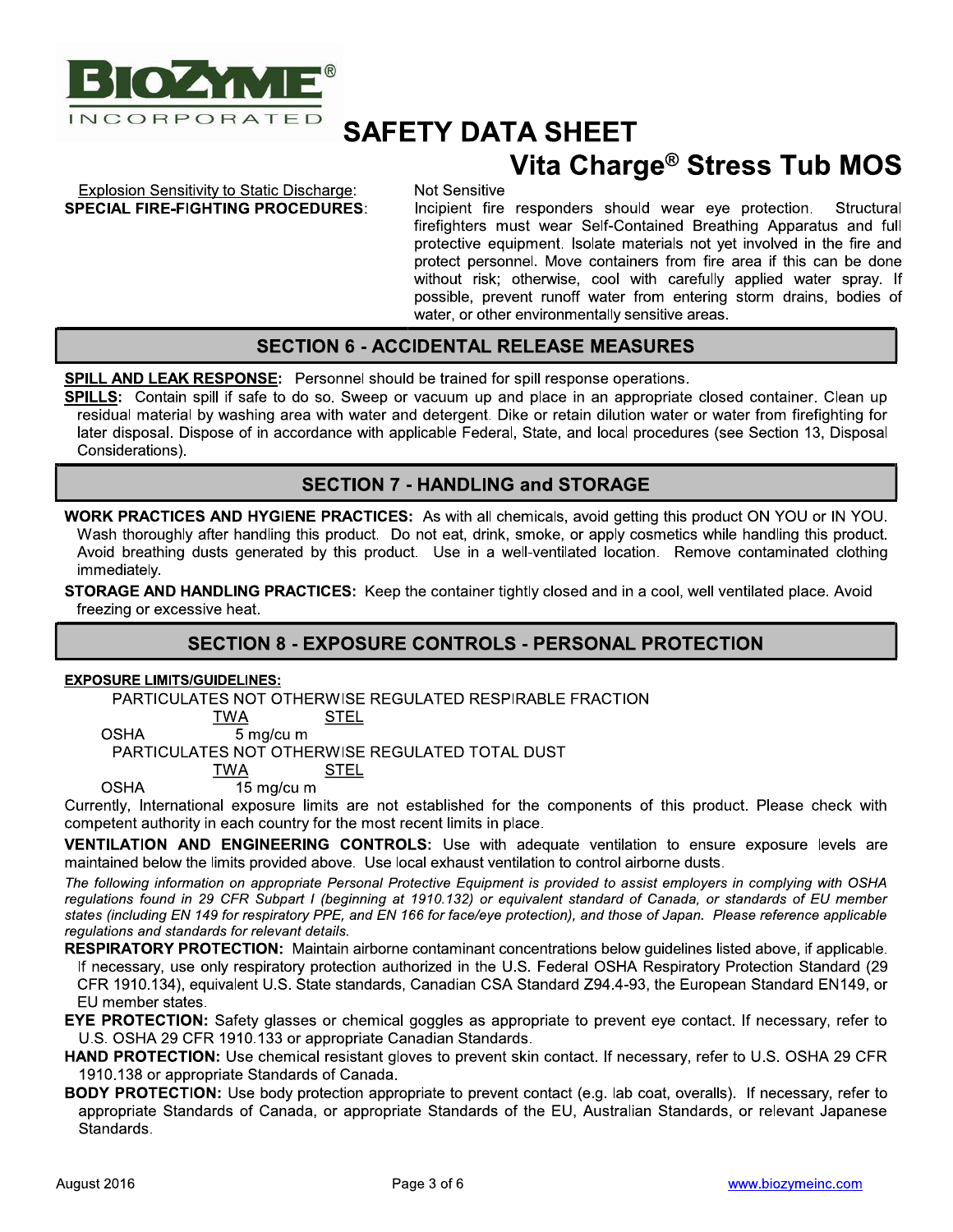

# **SAFETY DATA SHEET** Vita Charge® Stress Tub MOS

### **SECTION 9 - PHYSICAL and CHEMICAL PROPERTIES**

**PHYSICAL STATE: APPEARANCE & ODOR:** 

**ODOR THRESHOLD (PPM): VAPOR PRESSURE (mmHg): DENSITY: EVAPORATION RATE (nBuAc = 1): BOILING POINT (C°): FREEZING POINT (C°):** pH: **SPECIFIC GRAVITY 20°C: (WATER =1) SOLUBILITY IN WATER (%)** 

Hardened molasses block (Solid) This product is a hardened molasses block with a slight odor. Mild Not Available Not Available Not Available **Not Available** Not Available Not Available Not Available Not all components are soluble

#### **SECTION 10 - STABILITY and REACTIVITY**

**STABILITY: Product is stable** 

**DECOMPOSITION PRODUCTS:** Thermal decomposition may produce noxious gases such as CO, CO<sub>2</sub>. **MATERIALS WITH WHICH SUBSTANCE IS INCOMPATIBLE:** Avoid moisture and high humidity **HAZARDOUS POLYMERIZATION: Will not occur.** 

**CONDITIONS TO AVOID:** Contact with incompatible materials.

#### **SECTION 11 - TOXICOLOGICAL INFORMATION**

**TOXICITY DATA:** Toxicity data available for this product:

No LD50 Data available.

SUSPECTED CANCER AGENT: None of the ingredients are found on the following lists: FEDERAL OSHA Z LIST. NTP, CAL/OSHA, IARC and therefore is not considered to be, nor suspected to be a cancer-causing agent by these agencies.

**IRRITANCY OF PRODUCT:** Contact with this product can be irritating to exposed skin, eyes and respiratory system. **SENSITIZATION OF PRODUCT:** This product is not considered a skin sensitizer.

**REPRODUCTIVE TOXICITY INFORMATION:** No information concerning the effects of this product and its components on the human reproductive system.

GERM CELL MUTAGENICITY: This product does not contain ingredients that are suspected to be a germ cell mutagenic.

#### **SECTION 12 - ECOLOGICAL INFORMATION**

**TOXICITY:** No specific data available on this product.

PERSISTENCE AND DEGRADABILITY: No specific data available on this product.

**BIOACCUMULATIVE POTENTIAL:** No specific data available on this product.

**MOBILITY IN SOIL:** No specific data available on this product.

RESULTS OF PBT AND vPvB ASSESMENT: No specific data available on this product.

OTHER ADVERSE EFFECTS: These products may contain various levels of Zinc Sulfate which can have adverse effects on the aquatic environment.

WATER ENDANGERMENT CLASS: No specific data available on this product.

#### **SECTION 13 - DISPOSAL CONSIDERATIONS**

PREPARING WASTES FOR DISPOSAL: Waste disposal must be in accordance with appropriate Federal, State, and local regulations, those of Canada, Australia, EU Member States and Japan. **RCRA WASTE CODE: None**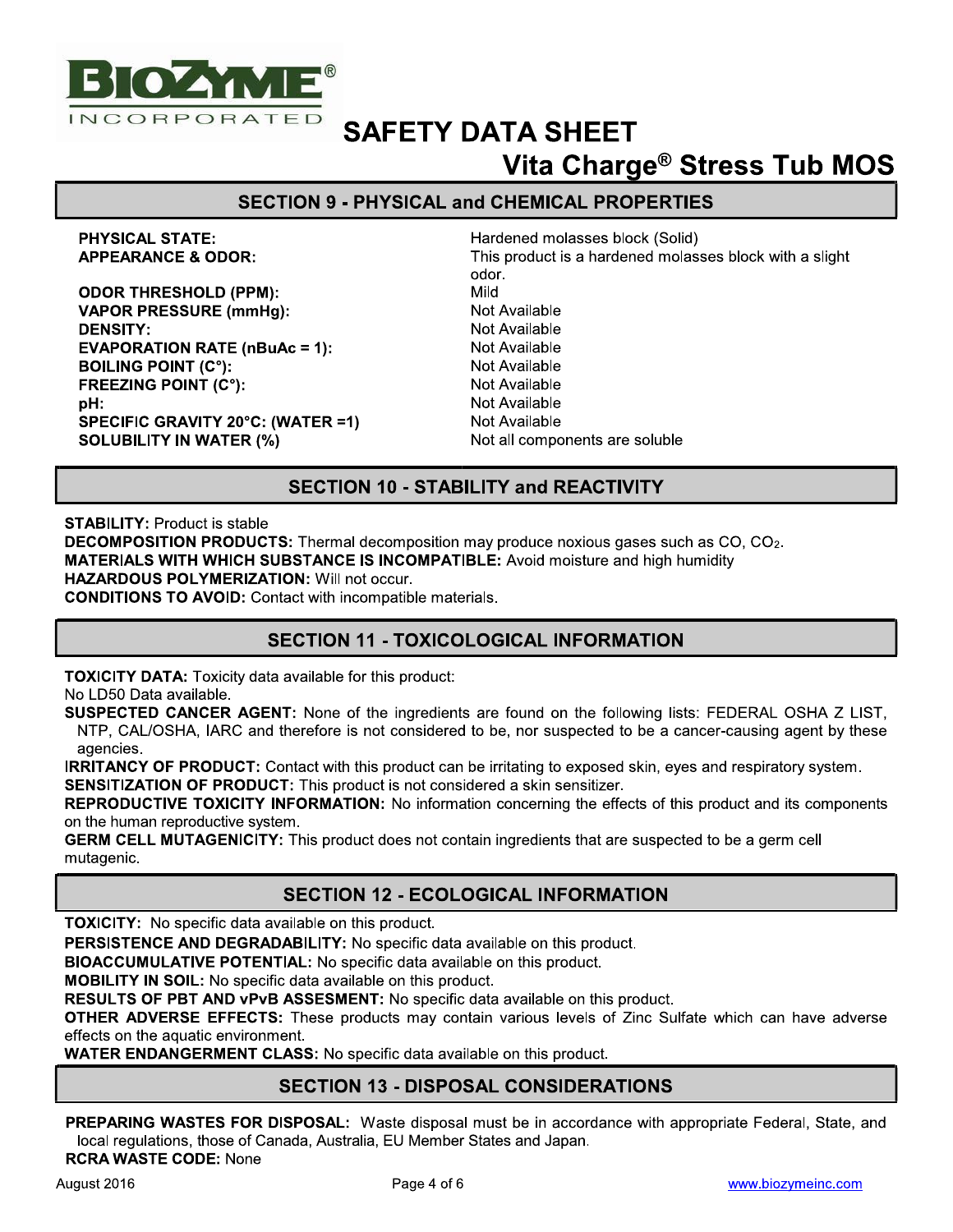

## Vita Charge® Stress Tub MOS

Reactivity: No

**EU WASTE CODE: None** 

#### **SECTION 14 - TRANSPORTATION INFORMATION**

US DOT; IATA; IMO; ADR:

THIS PRODUCT IS NOT CLASSIFIED AS DANGEROUS GOODS AS DEFINED BY 49 CFR 172.101 BY THE U.S. DEPARTMENT OF TRANSPORTATION.

**PROPER SHIPPING NAME: Non-Regulated Material** 

HAZARD CLASS NUMBER and DESCRIPTION: None

**UN IDENTIFICATION NUMBER: None** 

**PACKING GROUP: None** 

DOT LABEL(S) REQUIRED: None

**NORTH AMERICAN EMERGENCY RESPONSE GUIDEBOOK NUMBER (2004): None** 

**MARINE POLLUTANT:** This product does not contain any ingredients that are classified by the DOT as a Marine Pollutant (as defined by 49 CFR 172.101, Appendix B)

**TRANSPORT CANADA, TRANSPORTATION OF DANGEROUS GOODS REGULATIONS:** 

This product is not classified as Dangerous Goods, per regulations of Transport Canada.

INTERNATIONAL AIR TRANSPORT ASSOCIATION (IATA):

This product is not classified as Dangerous Goods, by rules of IATA:

INTERNATIONAL MARITIME ORGANIZATION (IMO) DESIGNATION:

This product is not classified as Dangerous Goods by the International Maritime Organization.

EUROPEAN AGREEMENT CONCERNING THE INTERNATIONAL CARRIAGE OF DANGEROUS GOODS BY ROAD  $(ADR):$ 

This product is not classified by the United Nations Economic Commission for Europe to be dangerous goods. **Harmonized Tariff Code** None

#### **SECTION 15 - REGULATORY INFORMATION**

#### **UNITED STATES REGULATIONS**

**SARA REPORTING REQUIREMENTS:** This product is not subject to the reporting requirements of Sections 302, 304 and 313 of Title III of the Superfund Amendments and Reauthorization Act., as follows: None

TSCA: All components in this product are listed on the US Toxic Substances Control Act (TSCA) inventory of chemicals.

**SARA 311/312:** 

Acute Health: Yes Chronic Health: No Fire: No

U.S. SARA THRESHOLD PLANNING QUANTITY: There are no specific Threshold Planning Quantities for this product. The default Federal SDS submission and inventory requirement filing threshold of 10,000 lb (4,540 kg) may apply, per 40 CFR 370.20.

U.S. CERCLA REPORTABLE QUANTITY (RQ): None

CALIFORNIA SAFE DRINKING WATER AND TOXIC ENFORCEMENT ACT (PROPOSITION 65): None of the ingredients are on the California Proposition 65 lists.

#### **CANADIAN REGULATIONS:**

**CANADIAN DSL/NDSL INVENTORY STATUS:** All of the components of this product are on the DSL Inventory

CANADIAN ENVIRONMENTAL PROTECTION ACT (CEPA) PRIORITIES SUBSTANCES LISTS: No component of this product is on the CEPA First Priorities Substance Lists.

**CANADIAN WHMIS CLASSIFICATION and SYMBOLS:** This product is categorized as per WHMIS 2015 Controlled Product Regulations.

#### **EUROPEAN ECONOMIC COMMUNITY INFORMATION:**

EU LABELING AND CLASSIFICATION:

Classification of the mixture according to Regulation (EC) No1272/2008. See section 2 for details.

**AUSTRALIAN INFORMATION FOR PRODUCT:** 

AUSTRALIAN INVENTORY OF CHEMICAL SUBSTANCES (AICS) STATUS: Not All components of this product are listed on the AICS.